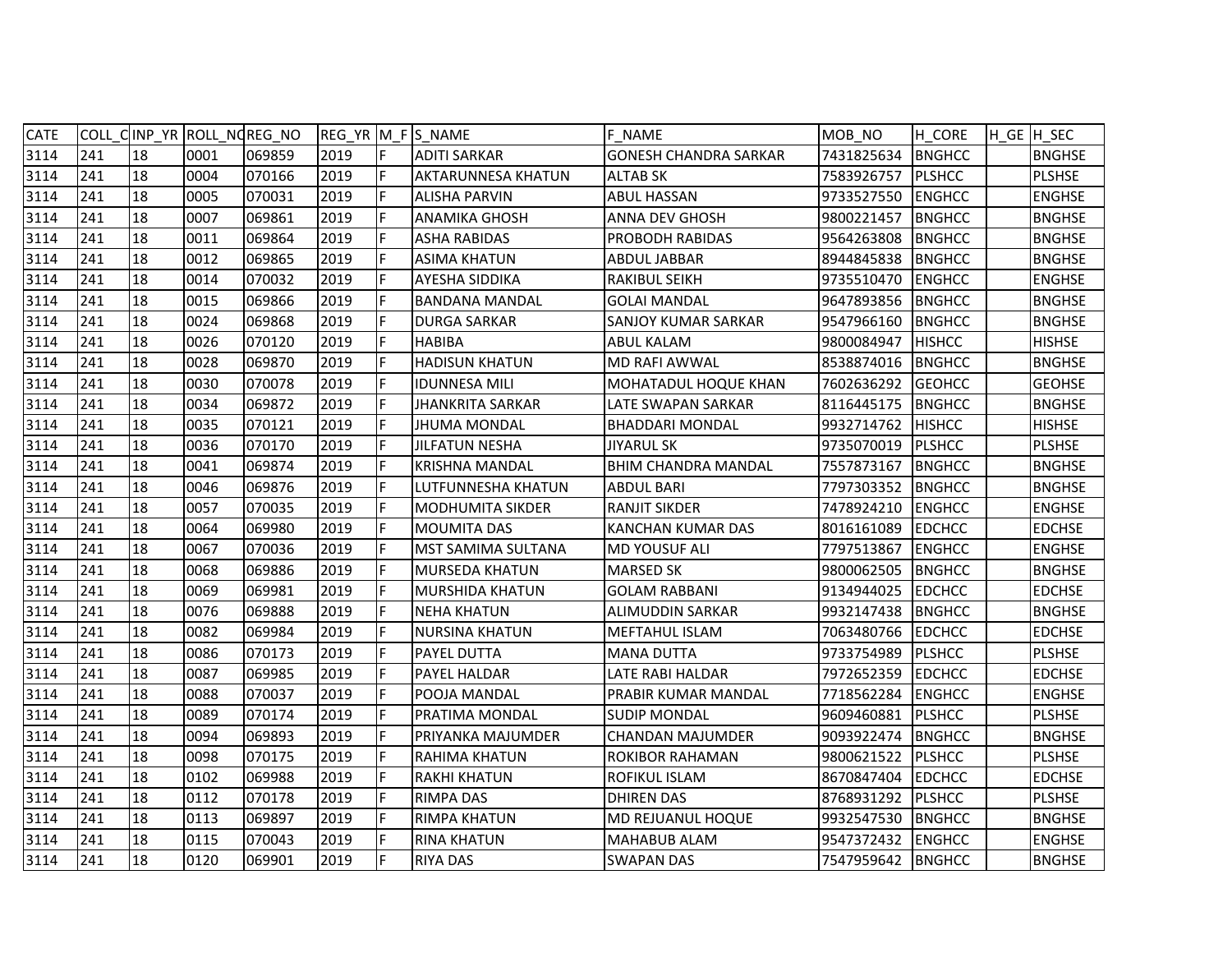| 3114 | 1241 | 18 | 0121 | 069902 | 2019 | IF | <b>RIYA KHATUN</b>     | <b>ANSAR ALI</b>            | 9163688251 BNGHCC |                | <b>BNGHSE</b> |
|------|------|----|------|--------|------|----|------------------------|-----------------------------|-------------------|----------------|---------------|
| 3114 | 241  | 18 | 0125 | 070044 | 2019 |    | <b>RIYA SAHA</b>       | <b>DILIP SAHA</b>           | 9382007924        | <b>IENGHCC</b> | <b>ENGHSE</b> |
| 3114 | 241  | 18 | 0126 | 069904 | 2019 |    | <b>ROHIMA KHATUN</b>   | <b>ROFIKUL ISLAM</b>        | 9091191624        | <b>BNGHCC</b>  | <b>BNGHSE</b> |
| 3114 | 241  | 18 | 0127 | 070128 | 2019 |    | <b>ROKIA KHATUN</b>    | <b>RUHUL AMIN</b>           | 9933353674        | <b>HISHCC</b>  | <b>HISHSE</b> |
| 3114 | 241  | 18 | 0128 | 069905 | 2019 |    | ROZINA KHATUN          | RIAZUL SHAIKH               | 7074177871        | <b>BNGHCC</b>  | <b>BNGHSE</b> |
| 3114 | 241  | 18 | 0129 | 069906 | 2019 | F. | RUBINA KHATUN          | <b>AKBAR SK</b>             | 9932010397        | <b>BNGHCC</b>  | <b>BNGHSE</b> |
| 3114 | 241  | 18 | 0133 | 070217 | 2019 |    | RUNA KHATUN            | REJAUL KARIM                | 8538815428        | <b>SOCHCC</b>  | <b>SOCHSE</b> |
| 3114 | 241  | 18 | 0134 | 069908 | 2019 |    | RUPA KHATUN            | LALMAHAMMAD SK              | 8373875960        | <b>BNGHCC</b>  | <b>BNGHSE</b> |
| 3114 | 241  | 18 | 0135 | 069909 | 2019 |    | RUPA MANDAL            | SUKUMAR MANDAL              | 9564498419        | <b>BNGHCC</b>  | <b>BNGHSE</b> |
| 3114 | 241  | 18 | 0137 | 070180 | 2019 |    | SABANA AJMI            | MINARUL ISLAM               | 9002754258        | <b>PLSHCC</b>  | <b>PLSHSE</b> |
| 3114 | 241  | 18 | 0140 | 069994 | 2019 |    | SABNAM PARVIN          | SABIAR RAHAMAN              | 8945565853        | <b>EDCHCC</b>  | <b>EDCHSE</b> |
| 3114 | 241  | 18 | 0142 | 069995 | 2019 |    | SAHANAJ KHATUN         | <b>MD SELIM REJA</b>        | 9153314452        | <b>EDCHCC</b>  | <b>EDCHSE</b> |
| 3114 | 241  | 18 | 0148 | 069910 | 2019 |    | SAMIMA KHATUN          | <b>BELLAL MAHALDAR</b>      | 9434529716        | <b>BNGHCC</b>  | <b>BNGHSE</b> |
| 3114 | 241  | 18 | 0152 | 069911 | 2019 |    | SARABAN TAHURA         | ABDUL MANNAN                | 9735335982        | <b>BNGHCC</b>  | <b>BNGHSE</b> |
| 3114 | 241  | 18 | 0153 | 070092 | 2019 |    | SARMIN AKTAR           | <b>GOLAM SARWAR</b>         | 7699289713        | <b>GEOHCC</b>  | <b>GEOHSE</b> |
| 3114 | 241  | 18 | 0156 | 070047 | 2019 |    | SHREYANJALI DAS        | JOYDEEP KUMAR DAS           | 9647414707        | <b>ENGHCC</b>  | <b>ENGHSE</b> |
| 3114 | 241  | 18 | 0157 | 069912 | 2019 |    | SHYAMALI MANDAL        | <b>DHIREN MANDAL</b>        | 9933640975        | <b>BNGHCC</b>  | <b>BNGHSE</b> |
| 3114 | 241  | 18 | 0160 | 069914 | 2019 |    | <b>SIMA MANDAL</b>     | <b>TILAK MANDAL</b>         | 7718171204        | <b>BNGHCC</b>  | <b>BNGHSE</b> |
| 3114 | 241  | 18 | 0167 | 070095 | 2019 |    | <b>SOMASRI BARMAN</b>  | <b>GOPAL BARMAN</b>         | 8597059306        | <b>GEOHCC</b>  | <b>GEOHSE</b> |
| 3114 | 241  | 18 | 0169 | 070096 | 2019 |    | SONIA SULTANA          | AMINUL ISLAM                | 9800313632        | <b>GEOHCC</b>  | <b>GEOHSE</b> |
| 3114 | 241  | 18 | 0170 | 070097 | 2019 | E  | SONIAJ SONDHYA         | SAIBUR RAHAMAN              | 8926176066        | <b>GEOHCC</b>  | <b>GEOHSE</b> |
| 3114 | 241  | 18 | 0171 | 070001 | 2019 | F. | <b>SOUMI SARKAR</b>    | <b>SUBRATA SARKAR</b>       | 6296193922        | <b>EDCHCC</b>  | <b>EDCHSE</b> |
| 3114 | 241  | 18 | 0174 | 070050 | 2019 | F. | <b>SUCHITRA SARKAR</b> | LATE BALARAM SARKAR         | 9614143823        | <b>ENGHCC</b>  | <b>ENGHSE</b> |
| 3114 | 241  | 18 | 0175 | 069918 | 2019 | F  | <b>SULTANA NASRIN</b>  | <b>MOLLIK HOSSAIN</b>       | 7384505976        | <b>BNGHCC</b>  | <b>BNGHSE</b> |
| 3114 | 241  | 18 | 0176 | 069919 | 2019 |    | <b>SUMA MONDAL</b>     | <b>SUPAL MONDAL</b>         | 8371807513        | <b>BNGHCC</b>  | <b>BNGHSE</b> |
| 3114 | 241  | 18 | 0178 | 070218 | 2019 | E. | <b>SUMITA NANDY</b>    | <b>GANESH CHANDRA NANDY</b> | 8346990650        | SOCHCC         | <b>SOCHSE</b> |
| 3114 | 241  | 18 | 0182 | 069921 | 2019 |    | SUSMITA HAZRA          | <b>GOURANGA HAZRA</b>       | 8537908215        | <b>BNGHCC</b>  | <b>BNGHSE</b> |
| 3114 | 241  | 18 | 0188 | 069925 | 2019 | F. | TANUSREE DAS           | <b>SWAPAN DAS</b>           | 8327803949        | <b>BNGHCC</b>  | <b>BNGHSE</b> |
| 3114 | 241  | 18 | 0189 | 070135 | 2019 | F. | TITHI KHANAM           | MOAZZEM HOSSAIN KHAN        | 9547864131        | <b>HISHCC</b>  | <b>HISHSE</b> |
| 3114 | 241  | 18 | 0191 | 069927 | 2019 |    | TUHINA KHATUN          | JAHIR SK                    | 6295902071        | <b>BNGHCC</b>  | <b>BNGHSE</b> |
| 3114 | 241  | 18 | 0193 | 070004 | 2019 |    | TUMPA MONDAL           | <b>ANANDO MONDAL</b>        | 8170912566        | <b>EDCHCC</b>  | <b>EDCHSE</b> |
| 3114 | 241  | 18 | 0194 | 069929 | 2019 |    | UJALA KHATUN           | REJUANUL HOQUE              | 7074298755        | <b>BNGHCC</b>  | <b>BNGHSE</b> |
| 3114 | 241  | 18 | 0199 | 070185 | 2019 | M  | <b>ABDUR RAHIM</b>     | <b>RAKIBUL SK</b>           | 9083992419        | <b>PLSHCC</b>  | <b>PLSHSE</b> |
| 3114 | 241  | 18 | 0202 | 070137 | 2019 | M  | ABUL HASAN KHAN        | AMINUL ISLAM                | 9775673143        | <b>HISHCC</b>  | <b>HISHSE</b> |
| 3114 | 241  | 18 | 0205 | 070187 | 2019 | M  | AJOY MNODAL            | DILIP MONDAL                | 8918415469        | <b>PLSHCC</b>  | <b>PLSHSE</b> |
| 3114 | 241  | 18 | 0206 | 070188 | 2019 | M  | AKTARUDDIN             | TUFAN SK                    | 8670845020        | <b>PLSHCC</b>  | <b>PLSHSE</b> |
| 3114 | 241  | 18 | 0207 | 070189 | 2019 | M  | <b>ALAMGIR HOSSAIN</b> | <b>RAFIKUL SHAIKH</b>       | 9002293080 PLSHCC |                | <b>PLSHSE</b> |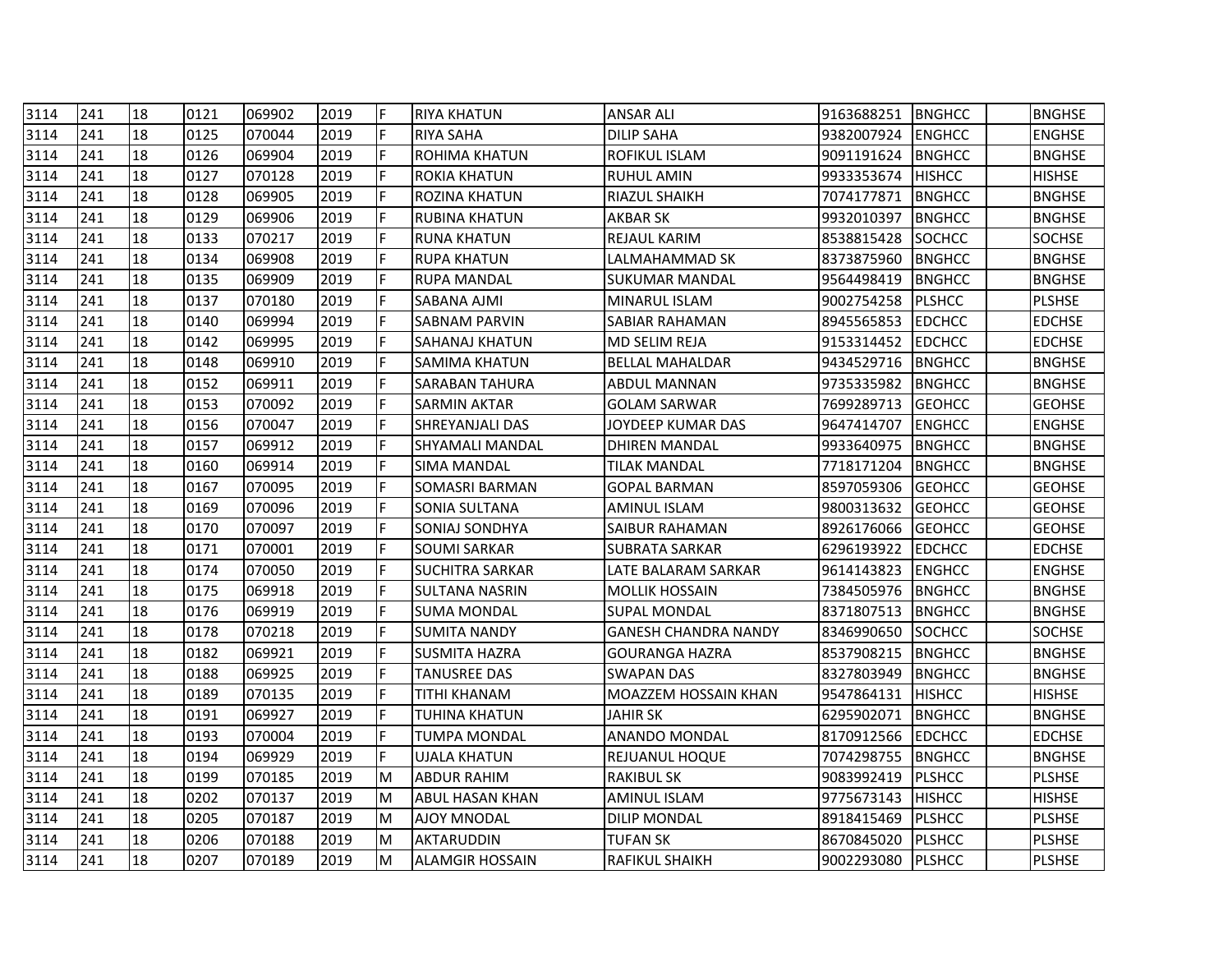| 3114 | 241 | 18 | 0208 | 070138 | 2019 | ΙM | <b>ALAMGIR SK</b>        | <b>MURSHID ALAM</b>       | 6296435563 HISHCC |                | <b>HISHSE</b> |
|------|-----|----|------|--------|------|----|--------------------------|---------------------------|-------------------|----------------|---------------|
| 3114 | 241 | 18 | 0210 | 070190 | 2019 | M  | <b>AMRIT MANDAL</b>      | ANANDA MANDAL             | 9609454508        | <b>PLSHCC</b>  | <b>PLSHSE</b> |
| 3114 | 241 | 18 | 0213 | 070052 | 2019 | M  | <b>ANIRBID DHARA</b>     | <b>ASHOKE KUMAR DHARA</b> | 6295789665        | <b>ENGHCC</b>  | <b>ENGHSE</b> |
| 3114 | 241 | 18 | 0215 | 069931 | 2019 | M  | ANUP KUMAR GHOSH         | <b>AMBHIK GHOSH</b>       | 9083409472        | <b>BNGHCC</b>  | <b>BNGHSE</b> |
| 3114 | 241 | 18 | 0218 | 070053 | 2019 | M  | <b>ASIT KR MONDAL</b>    | <b>KRISHNA CH MONDAL</b>  | 8609556527        | <b>ENGHCC</b>  | <b>ENGHSE</b> |
| 3114 | 241 | 18 | 0221 | 070011 | 2019 | M  | <b>BANI ISRAIL</b>       | MATIUR RAHAMAN            | 9134848304        | <b>EDCHCC</b>  | <b>EDCHSE</b> |
| 3114 | 241 | 18 | 0222 | 069932 | 2019 | M  | <b>BASUDEV SARDAR</b>    | <b>SUKLAL SARDAR</b>      | 6296954850        | <b>BNGHCC</b>  | <b>BNGHSE</b> |
| 3114 | 241 | 18 | 0225 | 070141 | 2019 | M  | BILAS SARKAR             | <b>BAIKUNTHA SARKAR</b>   | 9733933884        | <b>HISHCC</b>  | <b>HISHSE</b> |
| 3114 | 241 | 18 | 0229 | 070054 | 2019 | M  | BITTU DOM                | LATE SUNIL DOM            | 8944882360        | <b>ENGHCC</b>  | <b>ENGHSE</b> |
| 3114 | 241 | 18 | 0236 | 069936 | 2019 | M  | <b>ENJAMUL HOQUE</b>     | MD NURUL ISLAM            | 8536007302        | <b>BNGHCC</b>  | <b>BNGHSE</b> |
| 3114 | 241 | 18 | 0242 | 069938 | 2019 | M  | <b>GOURAB DAS</b>        | ASHOK DAS                 | 7074053018        | <b>BNGHCC</b>  | <b>BNGHSE</b> |
| 3114 | 241 | 18 | 0244 | 070192 | 2019 | M  | <b>HASAN SEKH</b>        | <b>ATAHAR SEKH</b>        | 9547207244        | <b>PLSHCC</b>  | <b>PLSHSE</b> |
| 3114 | 241 | 18 | 0248 | 070056 | 2019 | M  | <b>IMROJ HAQUE</b>       | <b>AYNAL HAQUE</b>        | 8537090229        | <b>ENGHCC</b>  | <b>ENGHSE</b> |
| 3114 | 241 | 18 | 0251 | 070107 | 2019 | м  | INZAMUL HAQUE            | HUMAYUN SK                | 8918069560        | <b>IGEOHCC</b> | <b>GEOHSE</b> |
| 3114 | 241 | 18 | 0252 | 070017 | 2019 | м  | <b>ISAHAK</b>            | <b>MD ALAUDDIN SK</b>     | 8158829931        | <b>EDCHCC</b>  | <b>EDCHSE</b> |
| 3114 | 241 | 18 | 0255 | 069942 | 2019 | м  | <b>JITENDRA DAS</b>      | PRABHAT DAS               | 9635308534        | <b>BNGHCC</b>  | <b>BNGHSE</b> |
| 3114 | 241 | 18 | 0256 | 070144 | 2019 | M  | JOYNAL SK                | <b>MINARUL SK</b>         | 7602723571        | <b>HISHCC</b>  | <b>HISHSE</b> |
| 3114 | 241 | 18 | 0259 | 070145 | 2019 | M  | LALCHAND SK              | <b>SAIDUR RAHAMAN</b>     | 9064142558        | <b>HISHCC</b>  | <b>HISHSE</b> |
| 3114 | 241 | 18 | 0263 | 069944 | 2019 | M  | <b>MANOJ MANDAL</b>      | <b>ARUN MANDAL</b>        | 7586042763        | <b>BNGHCC</b>  | <b>BNGHSE</b> |
| 3114 | 241 | 18 | 0265 | 070196 | 2019 | M  | <b>MD BAITUL SK</b>      | <b>HAJEKUL ALAM</b>       | 9134726372        | <b>PLSHCC</b>  | <b>PLSHSE</b> |
| 3114 | 241 | 18 | 0268 | 069946 | 2019 | M  | MD MARUFUDDIN SHAIKH     | LATE MD GIASUDDIN SHAIKH  | 9733250230        | <b>BNGHCC</b>  | <b>BNGHSE</b> |
| 3114 | 241 | 18 | 0270 | 069947 | 2019 | M  | <b>MD NAYAN SHAIKH</b>   | <b>MD HAJIKUL SHAIKH</b>  | 9002095276        | <b>BNGHCC</b>  | <b>BNGHSE</b> |
| 3114 | 241 | 18 | 0273 | 070020 | 2019 | M  | <b>MD SAKLAIM MUSTAK</b> | <b>MD MINARUL SK</b>      | 9091432529        | <b>EDCHCC</b>  | <b>EDCHSE</b> |
| 3114 | 241 | 18 | 0275 | 070060 | 2019 | M  | <b>MD TAHAMID SK</b>     | <b>TAHAJUL HOQUE</b>      | 8535832081        | <b>ENGHCC</b>  | <b>ENGHSE</b> |
| 3114 | 241 | 18 | 0277 | 070061 | 2019 | M  | <b>MEHEBUB SK</b>        | <b>BAITUL SK</b>          | 8016905791        | <b>ENGHCC</b>  | <b>ENGHSE</b> |
| 3114 | 241 | 18 | 0281 | 070062 | 2019 | M  | <b>MUKBUL HASAN</b>      | <b>FARMAN SK</b>          | 7535875345        | <b>ENGHCC</b>  | <b>ENGHSE</b> |
| 3114 | 241 | 18 | 0284 | 070063 | 2019 | M  | <b>NAJES ROUSHAN</b>     | <b>MIZANUL HAQUE</b>      | 8373095648        | <b>ENGHCC</b>  | <b>ENGHSE</b> |
| 3114 | 241 | 18 | 0285 | 069949 | 2019 | M  | <b>NAJIR HOSSAIN</b>     | <b>MUSLEM SK</b>          | 8207255572        | <b>BNGHCC</b>  | <b>BNGHSE</b> |
| 3114 | 241 | 18 | 0287 | 069950 | 2019 | M  | NIJAMUDDIN SK            | MD KAMRUJJAMAN            | 8170006108        | <b>BNGHCC</b>  | <b>BNGHSE</b> |
| 3114 | 241 | 18 | 0288 | 070148 | 2019 | M  | NIRMAL MONDAL            | <b>AMAR MONDAL</b>        | 6295039076        | <b>HISHCC</b>  | <b>HISHSE</b> |
| 3114 | 241 | 18 | 0290 | 070064 | 2019 | M  | PATRAS SOREN             | <b>CHUNU SOREN</b>        | 9647137238        | <b>ENGHCC</b>  | <b>ENGHSE</b> |
| 3114 | 241 | 18 | 0291 | 070149 | 2019 | M  | PIJUS KANTI DAS          | <b>RATAN KUMAR DAS</b>    | 9733458870        | <b>HISHCC</b>  | <b>HISHSE</b> |
| 3114 | 241 | 18 | 0295 | 070150 | 2019 | M  | PRITAM GHOSH             | <b>BABULAL GHOSH</b>      | 9932836857        | <b>HISHCC</b>  | <b>HISHSE</b> |
| 3114 | 241 | 18 | 0298 | 069953 | 2019 | M  | <b>RAKI DAS</b>          | RAMKRISHNA DAS            | 8637055112        | <b>BNGHCC</b>  | <b>BNGHSE</b> |
| 3114 | 241 | 18 | 0299 | 069954 | 2019 | M  | RAKIB SK                 | JOYNUDDIN SK              | 9064294865        | <b>BNGHCC</b>  | <b>BNGHSE</b> |
| 3114 | 241 | 18 | 0301 | 070200 | 2019 | M  | RAMESWAR MURMU           | SASTHI CHARAN MURMU       | 9775809104        | <b>PLSHCC</b>  | <b>PLSHSE</b> |
| 3114 | 241 | 18 | 0302 | 070067 | 2019 | M  | <b>RANJIT MAHATO</b>     | <b>MOTILAL MAHATO</b>     | 6296515830 ENGHCC |                | <b>ENGHSE</b> |